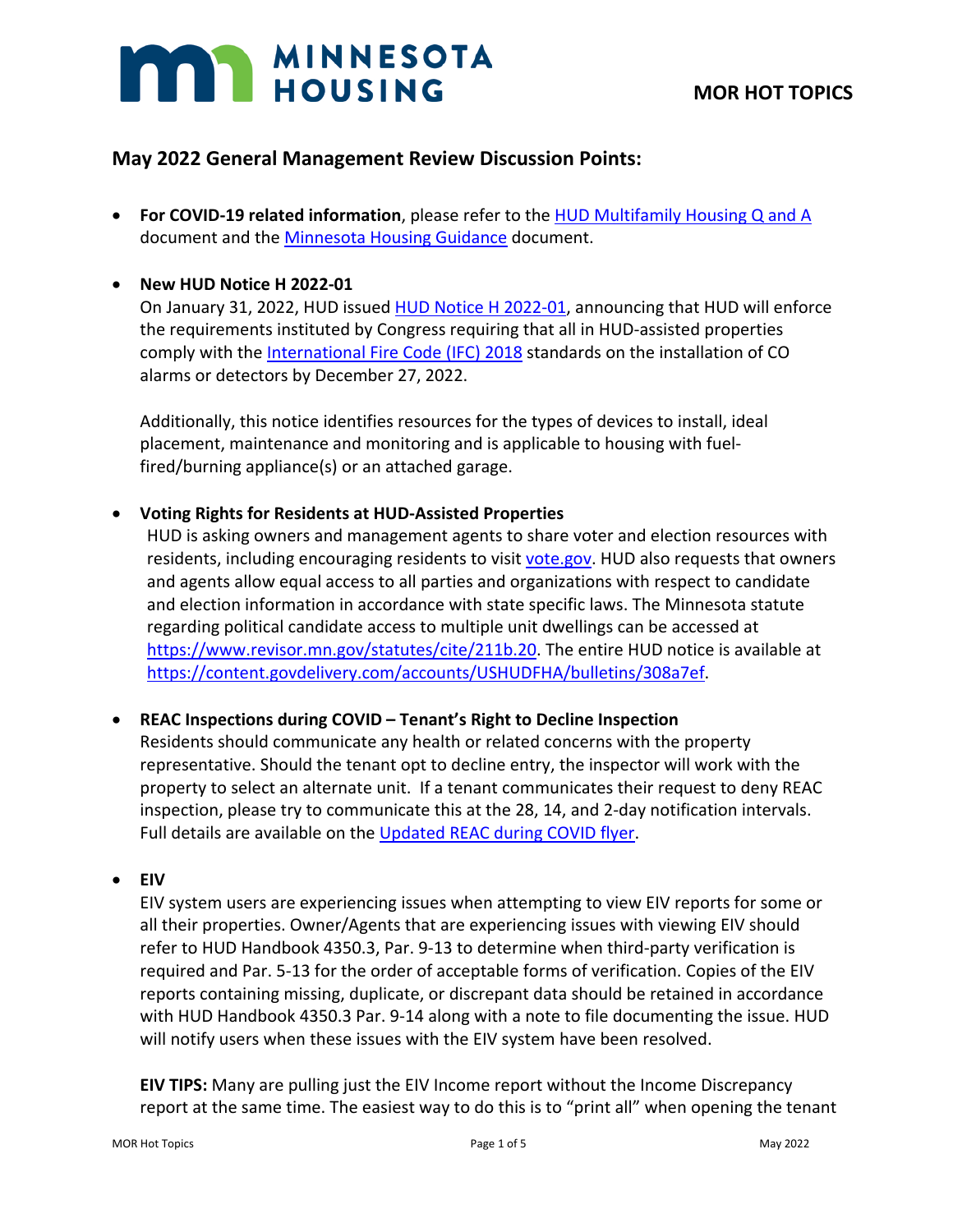information in EIV. This will then print all pages will without the worry of individually printing everything. We recommend pulling the EIV reports when meeting with households for recertification, that will ensure that it is pulled within 120 days of the recertification effective date. This practice will avoid situations where it was not run within 120.

# • **HUD Interim Final Rule**

On October 7, 2021, the U.S. Housing and Urban Development (HUD) published an interim final rule titled ["Extension of Time and Required Disclosures for Notification of Nonpayment](https://lnks.gd/l/eyJhbGciOiJIUzI1NiJ9.eyJidWxsZXRpbl9saW5rX2lkIjoxMDIsInVyaSI6ImJwMjpjbGljayIsImJ1bGxldGluX2lkIjoiMjAyMTEwMjEuNDc3MDE2MjEiLCJ1cmwiOiJodHRwczovL3d3dy5mZWRlcmFscmVnaXN0ZXIuZ292L2RvY3VtZW50cy8yMDIxLzEwLzA3LzIwMjEtMjE5NjAvZXh0ZW5zaW9uLW9mLXRpbWUtYW5kLXJlcXVpcmVkLWRpc2Nsb3N1cmVzLWZvci1ub3RpZmljYXRpb24tb2Ytbm9ucGF5bWVudC1vZi1yZW50P3ZhcmlhdGlvbj1BJl9reD1ZQ1VWRm5sU3g5c24wUk1KQ0JXQ002ZkxlVThhOGhkaWN2Sm1pTGU2eUw3QUZfM3pHWHBXZktXWXd5MzQxYW1hLlFOempnOCJ9.owu0ph5opGL-PDWLcrKAn9ePHUnbxqAjH2qwGvvPA6I/s/1823750487/br/114396819458-l)  [of Rent.](https://lnks.gd/l/eyJhbGciOiJIUzI1NiJ9.eyJidWxsZXRpbl9saW5rX2lkIjoxMDIsInVyaSI6ImJwMjpjbGljayIsImJ1bGxldGluX2lkIjoiMjAyMTEwMjEuNDc3MDE2MjEiLCJ1cmwiOiJodHRwczovL3d3dy5mZWRlcmFscmVnaXN0ZXIuZ292L2RvY3VtZW50cy8yMDIxLzEwLzA3LzIwMjEtMjE5NjAvZXh0ZW5zaW9uLW9mLXRpbWUtYW5kLXJlcXVpcmVkLWRpc2Nsb3N1cmVzLWZvci1ub3RpZmljYXRpb24tb2Ytbm9ucGF5bWVudC1vZi1yZW50P3ZhcmlhdGlvbj1BJl9reD1ZQ1VWRm5sU3g5c24wUk1KQ0JXQ002ZkxlVThhOGhkaWN2Sm1pTGU2eUw3QUZfM3pHWHBXZktXWXd5MzQxYW1hLlFOempnOCJ9.owu0ph5opGL-PDWLcrKAn9ePHUnbxqAjH2qwGvvPA6I/s/1823750487/br/114396819458-l)" This interim final rule went into effect on November 8, 2021. This interim final rule applies when, during national emergencies such as the COVID-19 pandemic, federal funding is available.

The rule has provisions where owners seeking to evict for nonpayment, must provide the tenants with information to access funds that are being made available related to the emergency. This rule also extends to the lease termination time period at least 30 days following the notification. The interim final rule does not require amending model leases to reflect these provisions; however, it is recommended that housing providers update policies and procedures to reflect HUD's rule.

# • **Special Claim Submissions – Coming Soon!**

Special claim submissions will soon go through Minnesota Housing's Property Online Reporting Tool (PORT). Look for additional information and training in the coming months with an expected release in the Spring of 2022.

# • **MSA Special Diet**

On November 30, 2020, [HUD released a Memorandum](https://www.mnhousing.gov/get/MHFA_247748) regarding the treatment of benefits received through the Minnesota Supplementary Assistance Program (MSA) that are provided for "medically prescribed diets if the cost of such dietary needs cannot be met through some other maintenance benefit". **This exclusion applies to allotments specific for the cost of medical expenses, which is often referred to as a special diet allowance**. Owners should pay close attention in identifying the purpose of the MSA payments.

Because Minnesota makes MSA special diet allowance available specifically for the cost of state determined medical expenses, HUD has determined that the MSA special diet allowance meets the income exclusion found in HUD Handbook 4350.3 Exhibit 5-1, Income Exclusions (4):

 $\circ$  Amounts received by the family that are specifically for, or in reimbursement of, the cost of medical expenses for any family member.

HUD instructs owners to exclude this MSA special diet benefit from income calculations. Corrections to certifications performed on or after July 24, 2019, the date the original MSA guidance was issued, should be made for all existing residents impacted by the Memorandum. Owners may make corrections during the tenant's next certification or at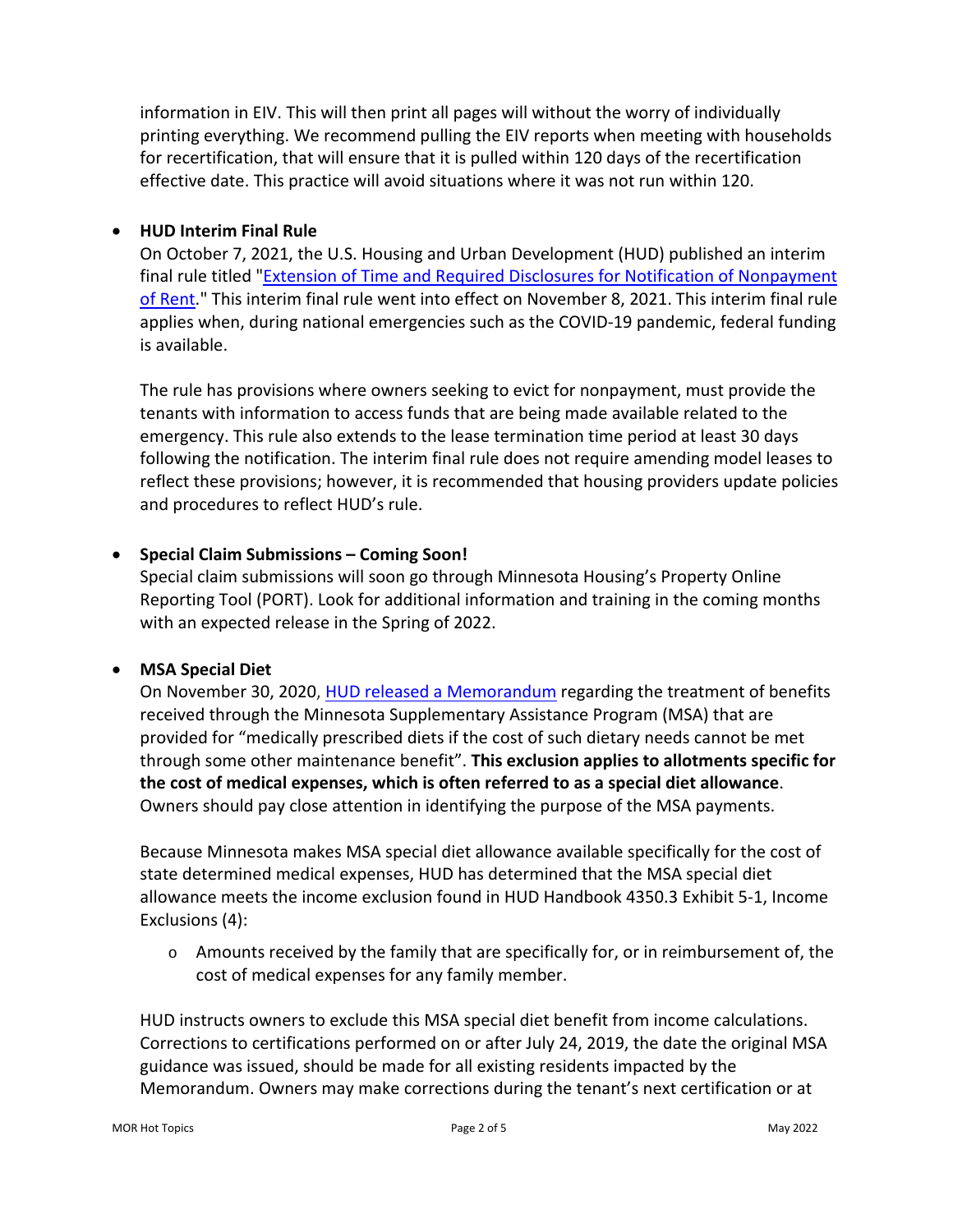the tenant's request, whichever comes first, however the income calculations must include a lookback to July 24, 2019. Any underpaid subsidy will be credited to the tenant.

#### • **Tenant Selection Plan (TSP) Checklist and Help Text**

The [Tenant Selection Plan \(TSP\)](https://www.mnhousing.gov/get/MHFA_1039899) Guidelines were revised and approved by the Minnesota Housing board of directors in December 2020. The guidelines are a requirement for all projects that are selected for an applicable program and funding source as a result of a **funding application submitted to Minnesota Housing after March 31, 2021**.

All projects selected for applicable funding sources are required to submit a TSP for review as part of the due diligence for closing or housing tax credit carryover. The [TSP checklist](https://www.mnhousing.gov/download/MHFA_249354) is a tool that Minnesota Housing staff and external partners will use to help determine whether a project's TSP complies with Agency guidelines as well as the requirements of Minnesota Housing managed federal funding streams. There is a **Help Text** that accompanies the checklist, providing more context and detail related to Agency guidelines and the requirements outlined in the checklist. There is also a [recorded training](https://www.youtube.com/watch?v=MIV-FLE8zJE) on how to use the TSP Checklist and Help Text.

Minnesota Housing staff will be available to help external partners transition to this new process, but all materials, including the TSP Guidelines and up-to-date information about this tool, are available on our [Tenant Selection Plan webpage.](https://www.mnhousing.gov/sites/multifamily/tenantselectionplan)

**Questions?** Please reach out to [TenantSelectionPlanSupport@state.mn.us](mailto:TenantSelectionPlanSupport@state.mn.us) with any questions you might have about the use of this checklist tool.



When auditing tenant files, HUD and Contract Administrators are monitoring and watching for unauthorized bypassing of tenant waiting lists. Auditors are watching for situations where tenants were moved into units and become head of household without previously being placed on established waiting lists. Owner/Agents will want to make sure households are not inappropriately expanded and that leases are only transferred to remaining household members under appropriate circumstances. Please refer to HUD Handbook 4350.3 Par. 3-9D.4 for information about circumstances when tenants must provide Social Security Numbers when adding new household members to an existing household. Chapter 3, Section 3 provides information on verification of eligibility factors and Par. 7-11 and Par. 7-12 provide instructions regarding processing interim recertifications and the required verification for new family members income and related expenses.



Cash apps require due diligence to determine how they work and are used. Previously, the most common types of cash apps were only linked to bank accounts or credit cards and used to securely transfer payments from one party to another. In those cases, you would not include it as an asset since any monies are transferred directly to the bank account which is already included on the 50059. Currently there are new versions and types of applications that

MOR Hot Topics and the example of the control of the Page 3 of 5 May 2022 May 2022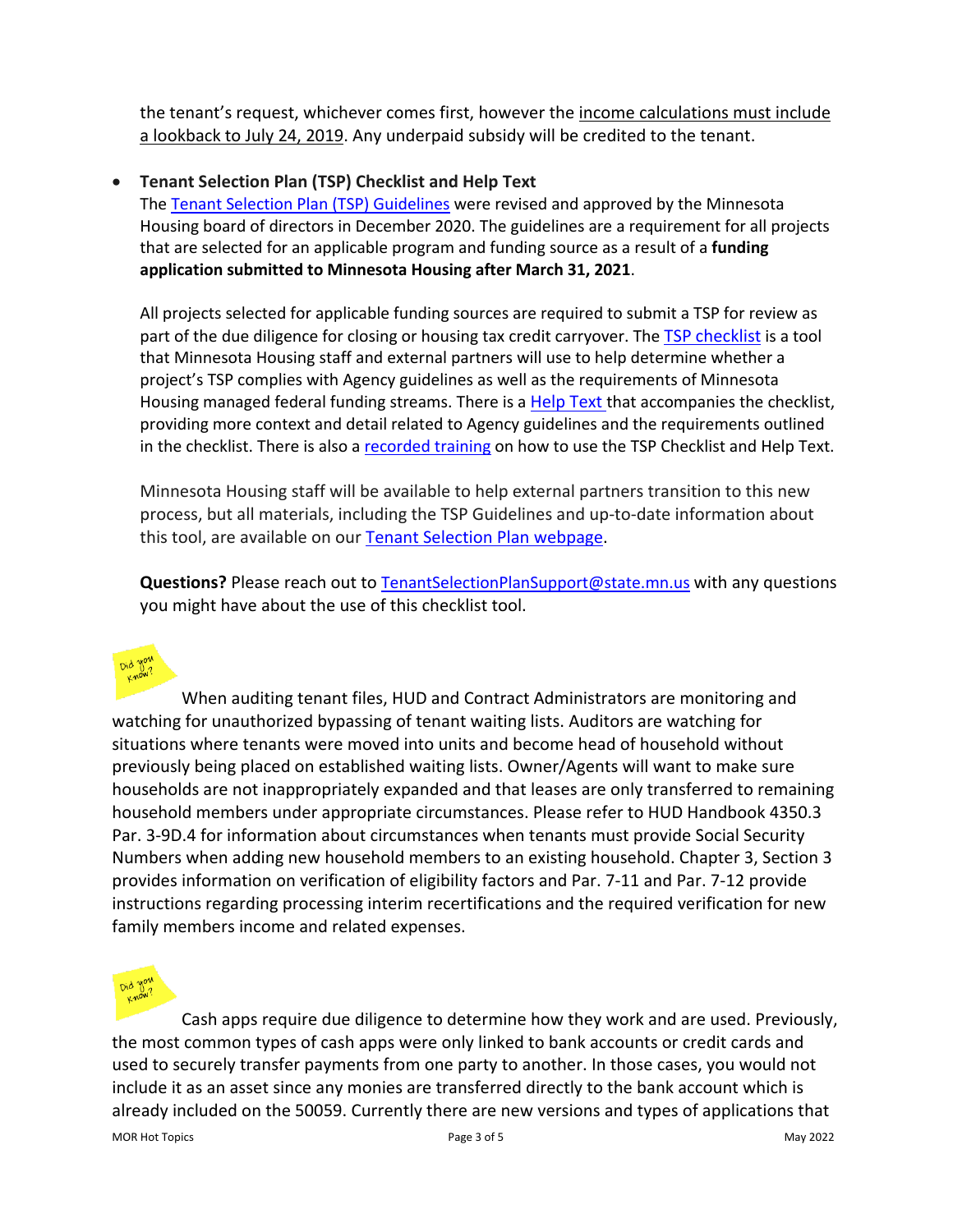are becoming more popular, such as Chime or One Spend that are more like an online banking institution which allow its customers the option to have a type of checking account (aka spending account) or a type of savings account. Any of these types of accounts will require further verification and/or clarification. If the account acts like a checking account, you will be required to calculate an average 6 month balance and verify if the account collects any interest or other types of income. If the account acts like a savings account, you would be required to identify the current balance and and verify if the account collects any interest or other types of income. Supporting documentation will be required to be present in a tenant file to show the due dillegence has been completed.

For the purposes of reasonable accommodations, the definition of a person with disabilities is the definition defined for civil rights protections. However, to receive the program benefits of a person with disabilities, a tenant would have to meet the definition of disability for that specific property. For this reason, when someone is deemed disabled for purposes of a reasonable accommodation that does not automatically make them eligible for the program's definition of disabled, therefore there is a chance that they would not qualify for the \$400 allowance and medical expense deduction. When a reasonable accommodation is approved, it should be a trigger to seek verification on whether the tenant also meets the program definition of disabled.

# **Upcoming 2022 Events:**

#### **Other upcoming MHA conferences:<https://www.mmha.com/Events/Calendar-of-Events>**

- Building Bridges Conference/Products Show May 12, 2022 Duluth, MN
- Shaping the Future Conference/Products Show June 9, 2022 The Park Event Center Waite Park, MN
- Building Communities Conference/Products Show September 22, 2022 Wood Lake Meeting Center - Rochester, MN
- Shaping the Industry Conference/Products Show October 13, 2022 Courtyard by Marriott – Mankato, MN
- Changing the Game Conference/Products Show November 16, 2022 St. Paul River Centre – St. Paul, MN

#### **Online Training Opportunities:**

#### **Ross Business Development (RBD)**

Various trainings available. [https://www.rbdnow.com/online-training](https://gcc01.safelinks.protection.outlook.com/?url=https%3A%2F%2Fwww.rbdnow.com%2Fonline-training&data=04%7C01%7Ccassie.gordon%40state.mn.us%7Ca1d23e88e4044885d8cf08d897b0a91a%7Ceb14b04624c445198f26b89c2159828c%7C0%7C0%7C637426132293808894%7CUnknown%7CTWFpbGZsb3d8eyJWIjoiMC4wLjAwMDAiLCJQIjoiV2luMzIiLCJBTiI6Ik1haWwiLCJXVCI6Mn0%3D%7C1000&sdata=S2Y3R2IyQXImxCFIMTrKi%2B0YlofrGGhe4WS9Q3SHo%2Bo%3D&reserved=0)

#### **National Center for Housing Management (NCHM)**

Various trainings available. [https://www.nchm.org/online-training/](https://gcc01.safelinks.protection.outlook.com/?url=https%3A%2F%2Fwww.nchm.org%2Fonline-training%2F&data=04%7C01%7Ccassie.gordon%40state.mn.us%7Ca1d23e88e4044885d8cf08d897b0a91a%7Ceb14b04624c445198f26b89c2159828c%7C0%7C0%7C637426132293808894%7CUnknown%7CTWFpbGZsb3d8eyJWIjoiMC4wLjAwMDAiLCJQIjoiV2luMzIiLCJBTiI6Ik1haWwiLCJXVCI6Mn0%3D%7C1000&sdata=r6XmeeKdnqZAuJy1qP4FPG2jm2kB44NuDnj4WMGXjNI%3D&reserved=0)